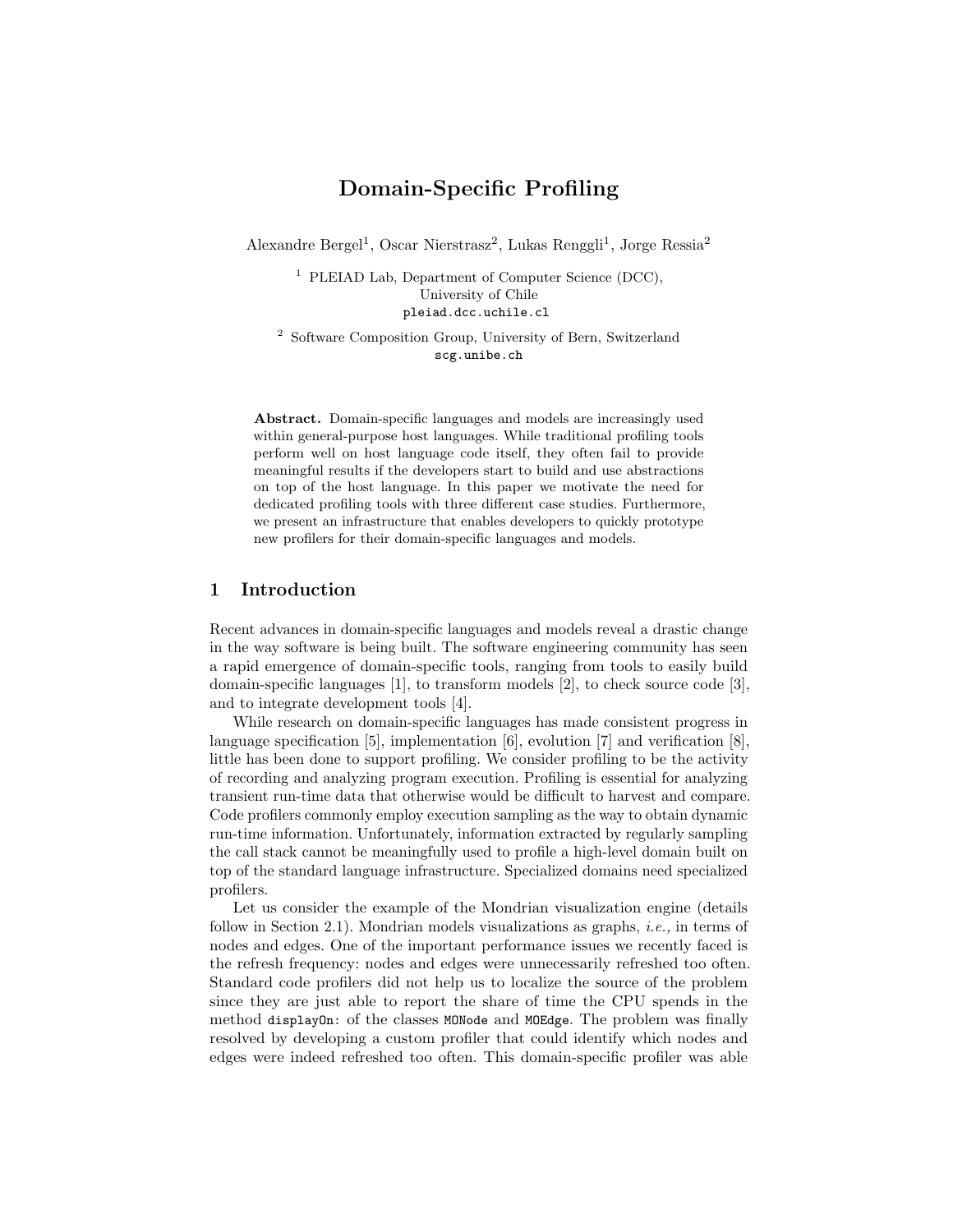to exploit knowledge of Mondrian's domain concepts to gather and present the needed information.

We argue that there is a need for a general approach to easily develop specialized profilers for domain-specific languages and tools. A general approach must offer means to (i) specify the domain concepts of interest, (ii) capture the relevant information from the run-time execution, and (iii) present the results to the developer.

In this paper we introduce MetaSpy, an event-based approach for domainspecific profiling. With MetaSpy, a developer specifies the events of interest for a given domain. A profiler captures domain information either by subscribing to existing application events, or by using a reflective layer to transparently inject event emitters into the domain code. The collected events are presented using graph-based visualizations.

The contributions of this paper are: (1) the identification of the need for domain-specific profilers, (2) the presentation of three real-world case-studies where domain-specific profilers helped to significantly improve performance and correctness of domain-specific code, and (3) the presentation of an infrastructure for prototyping domain-specific profilers.

Outline. The remainder of this paper is structured as follows: [Section 2](#page-1-1) illustrates the problems of using a general-purpose profiler on code that is built on top of a domain-specific language. [Section 3](#page-4-0) introduces our approach to domain-specific profiling. [Section 4](#page-5-0) demonstrates how our approach solves the requirements of domain-specific profilers with three use cases. [Section 5](#page-10-0) presents our infrastructure to implement domain-specific profilers. [Section 6](#page-11-0) presents an analysis on the performance impact of MetaSpy. [Section 7](#page-12-0) summarizes the paper and discusses future work.

### <span id="page-1-1"></span>2 Shortcomings of standard profilers

Current application profilers are useful to gather runtime data  $(e.g., \text{ method})$ invocations, method coverage, call trees, code coverage, memory consumption) from the static code model offered by the programming language  $(e.g.,$  packages, classes, methods, statements). This is an effective approach when the low-level source code has to be profiled.

However, traditional profilers are far less useful for a domain different than the code model. In modern software there is a significant gap between the model offered by the execution platform and the model of the actually running application. The proliferation of meta-models and domain-specific languages brings new abstractions that map to the underlying execution platform in nontrivial ways. Traditional profiling tools fail to display relevant information in the presence of such abstractions.

### <span id="page-1-0"></span>2.1 Difficulty of profiling a specific domain

This section illustrates two shortcomings of traditional profiling techniques when applied to a specific domain.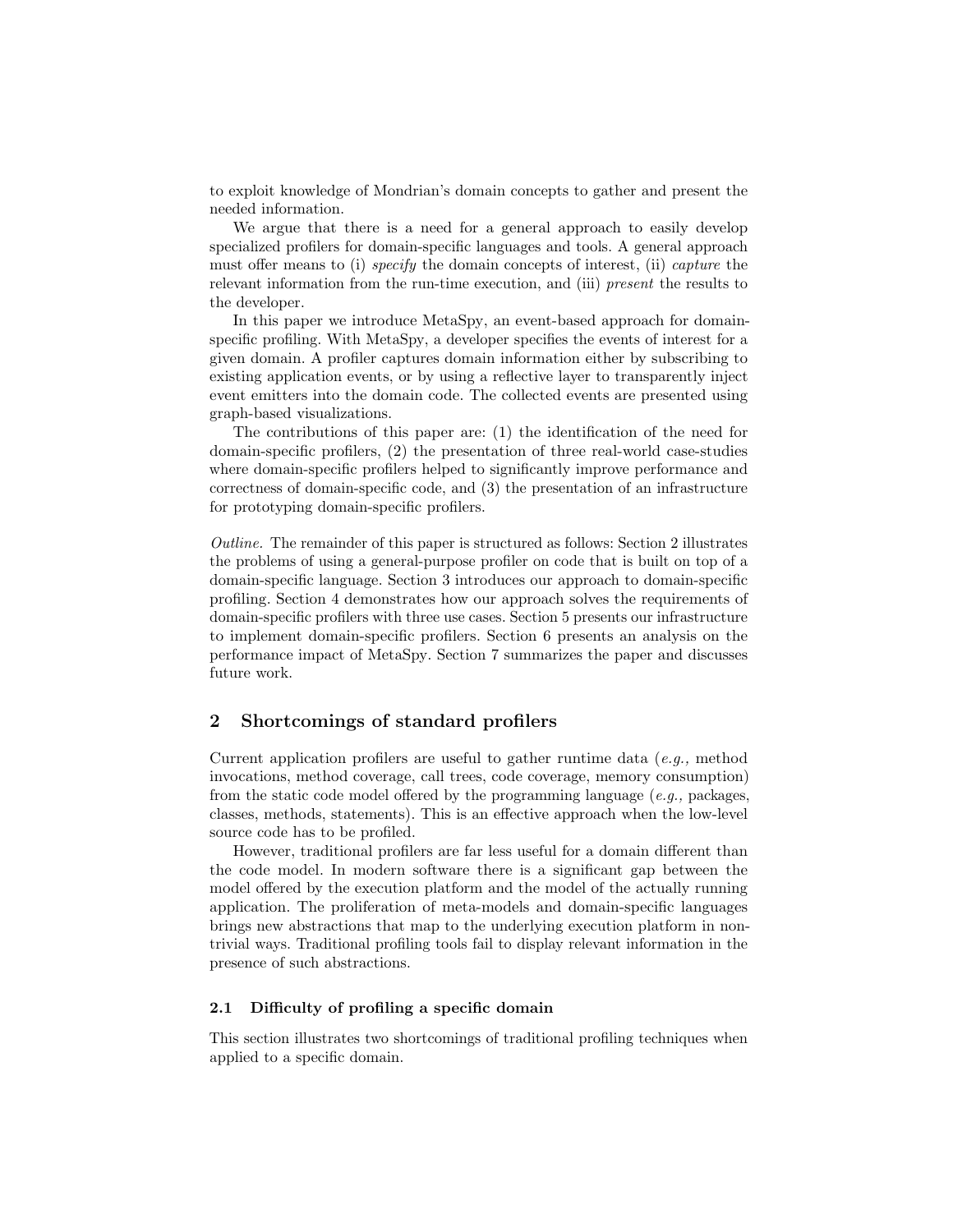#### CPU time profiling

Mondrian [\[9\]](#page-13-8) is an open and agile visualization engine. Mondrian describes a visualization using a graph of (possibly nested) nodes and edges. In June 2010 a serious performance issue was raised<sup>[3](#page-2-0)</sup>. Tracking down the cause of the poor performance was not trivial. We first used a standard sample-based profiler.

Execution sampling approximates the time spent in an application's methods by periodically stopping a program and recording the current set of methods under executions. Such a profiling technique is relatively accurate since it has little impact on the overall execution. This sampling technique is used by almost all mainstream profilers, such as JProfiler, YourKit, xprof [\[10\]](#page-13-9), and hprof.

MessageTally, the standard sampling-based profiler in Pharo Smalltalk<sup>[4](#page-2-1)</sup>, textually describes the execution in terms of CPU consumption and invocation for each method of Mondrian:

```
54.8% {11501ms} MOCanvas>>drawOn:
  54.8% {11501ms} MORoot(MONode)>>displayOn:
  30.9% {6485ms} MONode>>displayOn:
      | 18.1% {3799ms} MOEdge>>displayOn:
         ...
      | 8.4% {1763ms} MOEdge>>displayOn:
       | | 8.0% {1679ms} MOStraightLineShape>>display:on:
      | | 2.6% {546ms} FormCanvas>>line:to:width:color:
        ...
   23.4% {4911ms} MOEdge>>displayOn:
        ...
```
We can observe that the virtual machine spent about 54% of its time in the method displayOn: defined in the class MORoot. A root is the unique non-nested node that contains all the nodes of the edges of the visualization. This general profiling information says that rendering nodes and edges consumes a great share of the CPU time, but it does not help in pinpointing which nodes and edges are responsible for the time spent. Not all graphical elements equally consume resources.

Traditional execution sampling profilers center their result on the frames of the execution stack and completely ignore the identity of the object that received the method call and its arguments. As a consequence, it is hard to track down which objects cause the slowdown. For the example above, the traditional profiler says that we spent  $30.9\%$  in MONode>>displayOn: without saying which nodes were actually refreshed too often.

#### Coverage

PetitParser is a parsing framework combining ideas from scannerless parsing, parser combinators, parsing expression grammars and packrat parsers to model grammars and parsers as objects that can be reconfigured dynamically [\[11\]](#page-14-0).

<span id="page-2-0"></span> $^3$  <http://forum.world.st/Mondrian-is-slow-next-step-tc2257050.html#a2261116>

<span id="page-2-1"></span> $^4$  <http://www.pharo-project.org/>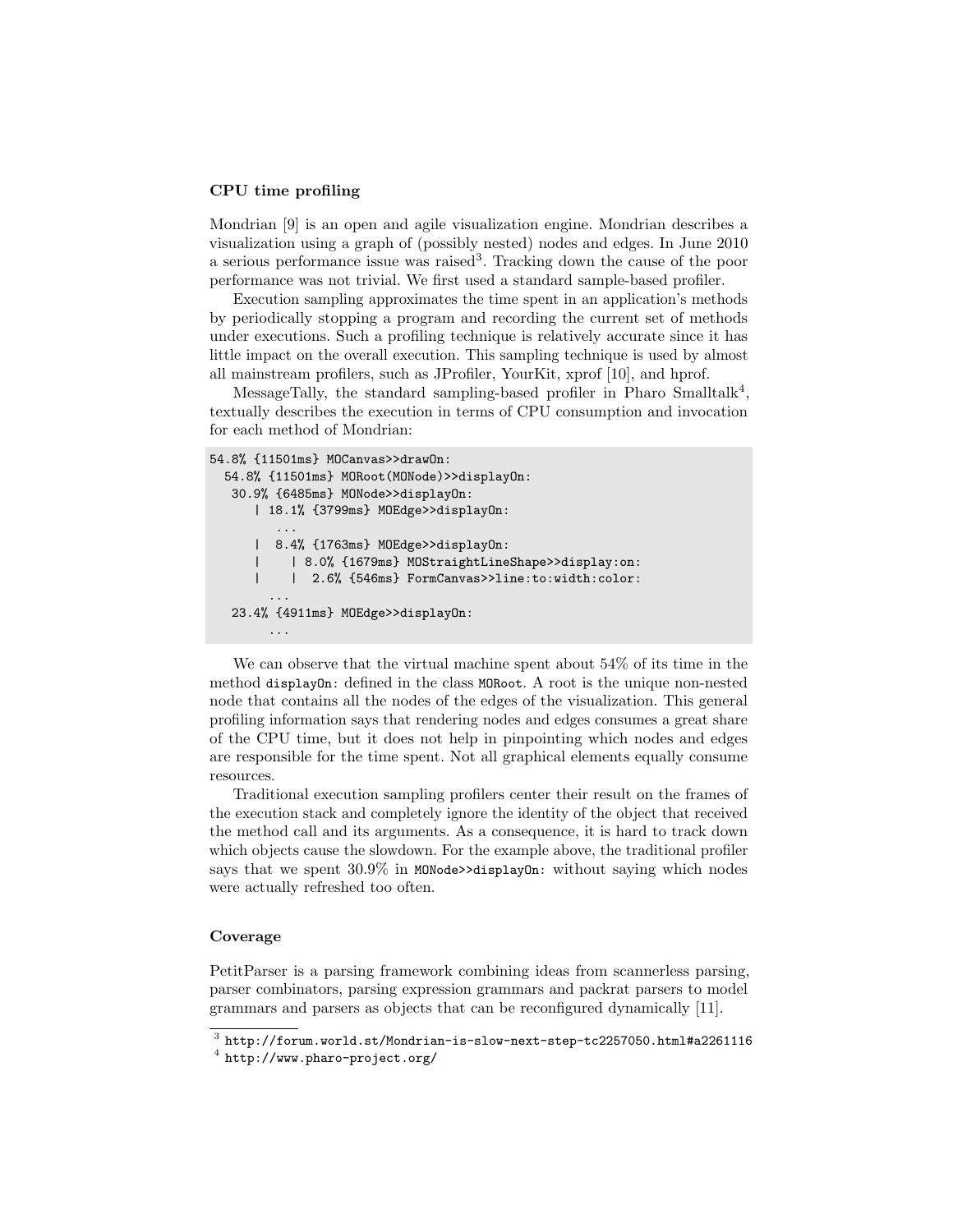A number of grammars have been implemented with PetitParser, including Java, Smalltalk, XML and SQL. It would be useful to establish how much of the grammar is actually exercised by a set of test files to identify untested productions. The if statement parsing rule is defined as follows<sup>[5](#page-3-0)</sup>:

```
PPJavaSyntax>>ifStatement
    ^ ('if' asParser token , conditionalExpression , statement) ,
      ('else' asParser token , statement) optional
```
Coverage tools assess the coverage of the application source code by listing the methods involved in an execution. Some tools can even detect the coverage inside methods. Let us consider a [Java grammar](http://www.squeaksource.com/PetitJava.html) in PetitParser which is defined in 210 host language methods. These methods build a graph of objects describing the grammar. Traditional coverage tools focus on the source code artifacts instead of domain-specific data. In the example this means that all methods are covered to build the grammar, but some parts of the resulting graph are not used. This is why we are unable to analyze the parsing and production coverage of this grammar with traditional tools.

### 2.2 Requirements for domain-specific profilers

The two examples given above are representative. They illustrate the gap between a particular domain and the source code model. We argue that to efficiently profile an arbitrary domain, the following requirements need to be fulfilled:

- $-$  Specifying the domain. Being able to effectively designate the objects relevant for the profiling is essential. Since we are concerned with what makes up a visualization in Mondrian, we are interested in the different nodes and the invocation of the displayOn: methods, rather than focusing on the implementation classes. Grammars in PetitParser are represented as an executable graph of primitive parser objects, each with its own execution behavior.
- $-$  Capturing domain related events. Relevant events generated by the domain have to be monitored and recorded to be analyzed during or after the execution. An event represents a particular change or action triggered by the domain being profiled. Whereas the class MOGraphElement and its subclasses total more than 263 methods, only fewer than 10 methods are related to displaying and computing shape dimensions.
- Effectively and concisely presenting the necessary information. The information collected by traditional profilers is textual and targets method invocation. A method that invokes another will be located below it and indented. Moreover, each method frame represented has a class name and a method name,

<span id="page-3-0"></span> $^5$  Readers unfamiliar with the syntax of Smalltalk might want to read the code examples aloud and interpret them as normal sentences: An invocation to a method named method:with:, using two arguments looks like: receiver method: arg1 with: arg2. Other syntactic elements of Smalltalk are: the dot to separate statements: statement1. statement2; square brackets to denote code blocks or anonymous functions: [ statements ]; and single quotes to delimit strings: 'a string'. The caret  $\hat{ }$  returns the result of the following expression.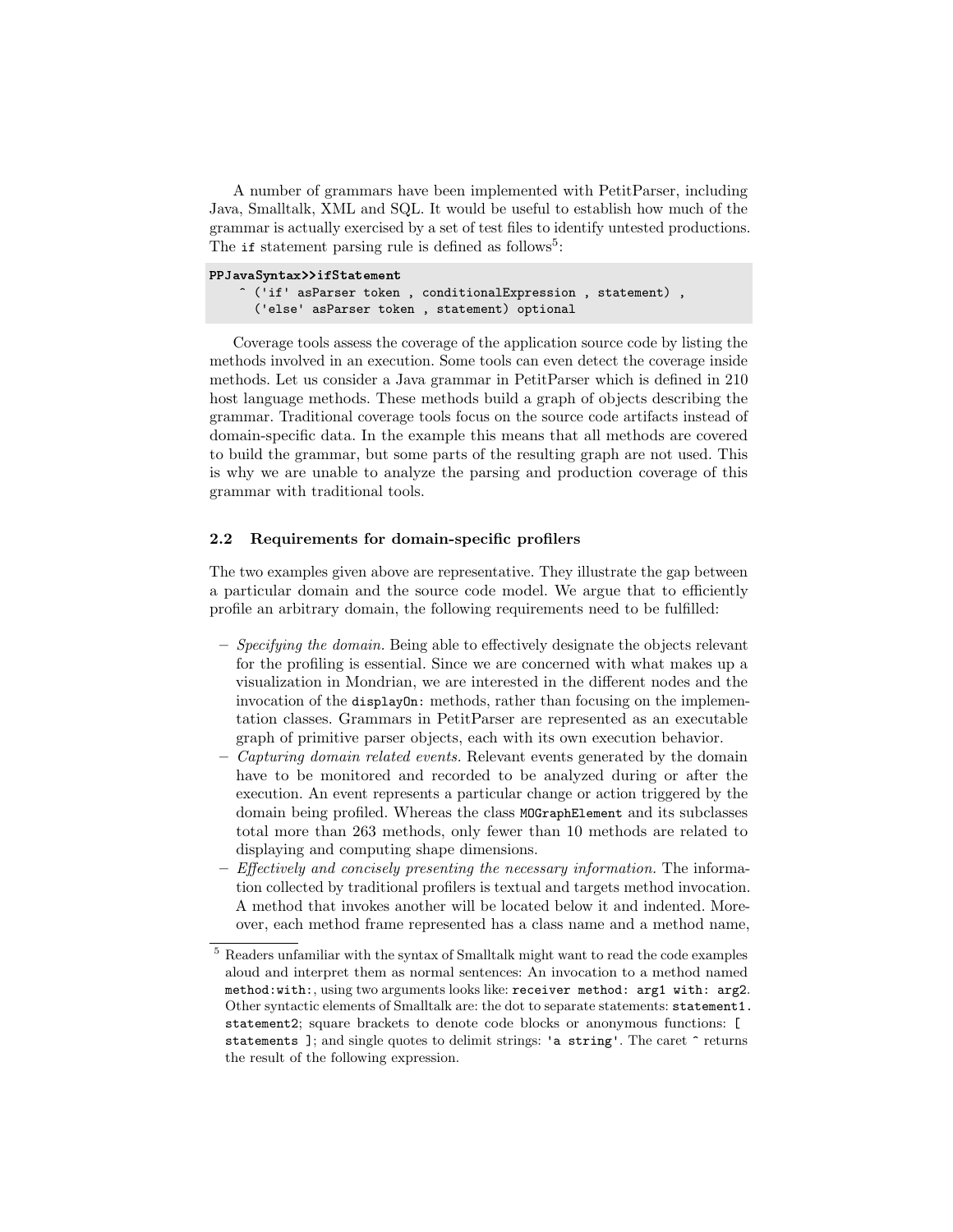which completely ignores the identity of the object and arguments that are part of the call. Collected information has to be presented in such a way as to bring the important metrics and domain object composition into the foreground.

Common code profilers employ execution sampling as the way to cheaply obtain dynamic information. Unfortunately, information extracted when regularly sampling the method call stack cannot be used to profile a domain other than the source code model.

### <span id="page-4-0"></span>3 MetaSpy in a nutshell

In this section we will present MetaSpy, a framework to easily build domainspecific profilers. The key idea behind MetaSpy is to provide domain-specific events that can later be used by different profilers with different objectives.



User provided classes

<span id="page-4-1"></span>Fig. 1. The architecture of the MetaSpy profiler framework.

[Figure 1](#page-4-1) shows a class diagram of MetaSpy. There are two main abstractions: the instrumentation strategies and the domain-specific profilers.

An instrumentation strategy is responsible for adapting a domain-specific model and triggering specific actions in the profiler when certain events occur. A profiler models a domain-specific profiling requirement by composing multiple instrumentation strategies.

Some instrumentation strategies work by registering to existing events of the application domain. Other instrumentation strategies intercept the system by meta-programming, i.e., conventional instrumentation. Installing an instrumentation strategy activates it and its associated events, while uninstalling deactivates them.

Some of the instrumentation strategies provided by MetaSpy are: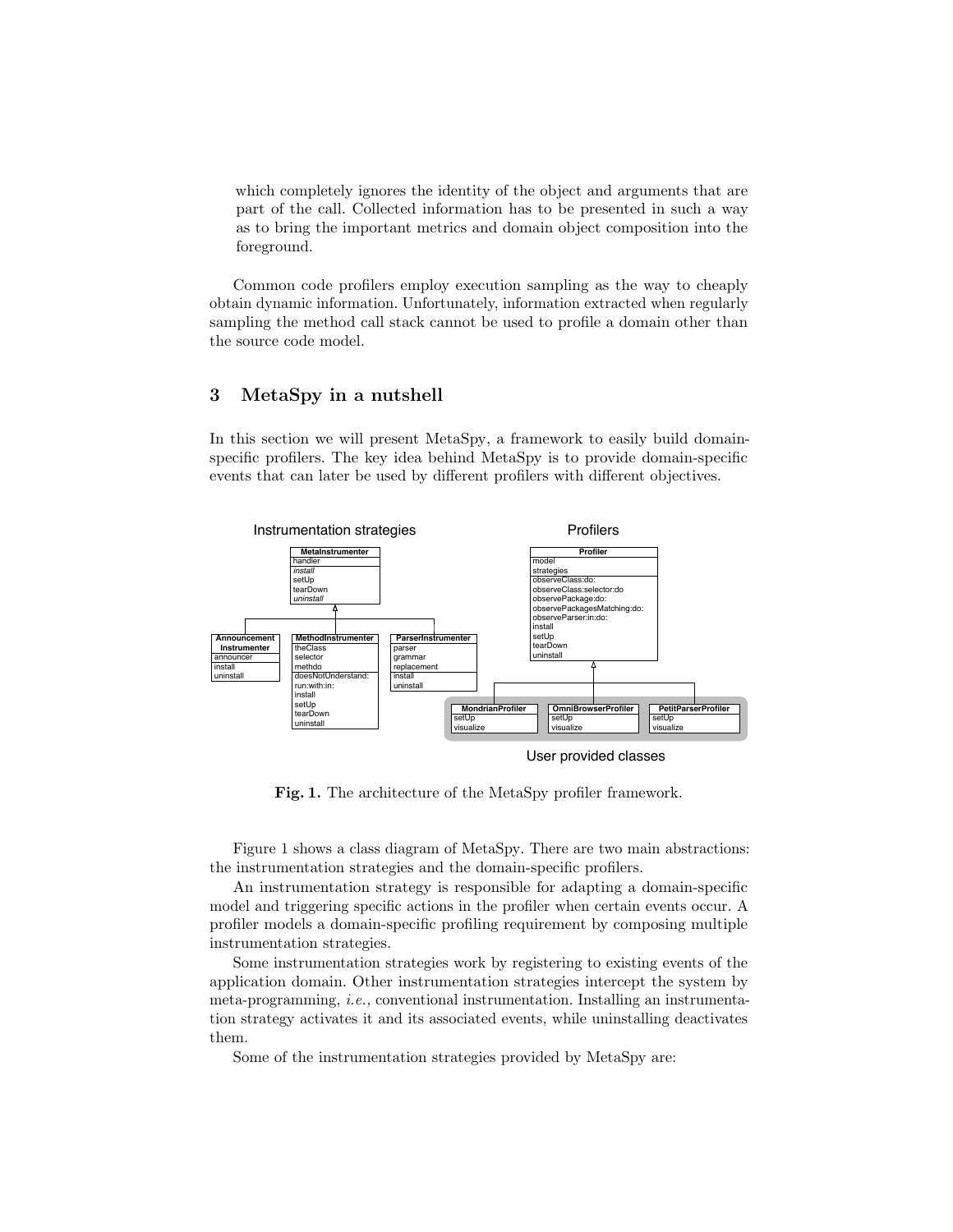- Announcement Instrumenter dispatches events satisfying a particular condition from the announcement framework to the external profiler.
- Method Instrumenter triggers an event whenever a specific method is invoked on any instance of a specified class.
- $-$  *Object Instrumenter* triggers an event whenever a specific method is invoked on a particular object. This is called object-specific profiling.
- Parser Instrumenter triggers an event whenever a specific grammar production is activated. This is a very specific instrumentation strategy only working with PetitParser productions.

Other dedicated instrumentation strategies can be implemented by adhering to the same interface.

Profilers are responsible for modeling the domain-specific behavior to profile the main abstractions in each domain. The abstract Profiler class models the behavior of a general profiler. Subclasses are instantiated with a domain-specific model and implement the set-up and tear-down of one or more instrumentation strategies into the model. Furthermore, they define how and what data is collected when the instrumented model is exercised. To actually instrument the model and start collecting events the method install is used. Similarly, to remove all instrumentation from the model, uninstall is used. Both methods dispatch the requests to the respective instrumentation strategies using the current model.

Each profiler is responsible for presenting the collected data in the method open. Depending on the nature of the data, this method typically contains a Mondrian [\[9\]](#page-13-8) or Glamour [\[12\]](#page-14-1) script, or a combination of both. Mondrian is a visualization engine to depict graphs of objects in configurable ways. Glamour is a browser framework to script user interfaces for exploratory data discovery.

Next, we will show real-world examples of domain-specific profilers.

### <span id="page-5-0"></span>4 Validation

In this section we will analyze three case studies from three different domains. We will show how MetaSpy is useful for expressing the different profiling requirements in terms of events. We will also demonstrate how MetaSpy fulfills the domainspecific profiling requirements, namely specifying, capturing and presenting domain-specific information.

For each case study we show the complete code for specifying and capturing events. We do not show the code for visualizing the results, which typically consists of 20–50 lines of Mondrian or Glamour scripts.

### 4.1 Case Study: Displaying invocations

A Mondrian visualization may comprise a great number of graphical elements. A refresh of the visualization is triggered by the operating system, resulting from user actions such as a mouse movement or a keystroke. Refreshing the Mondrian canvas iterates over all the nodes and edges and triggers a new rendering. Elements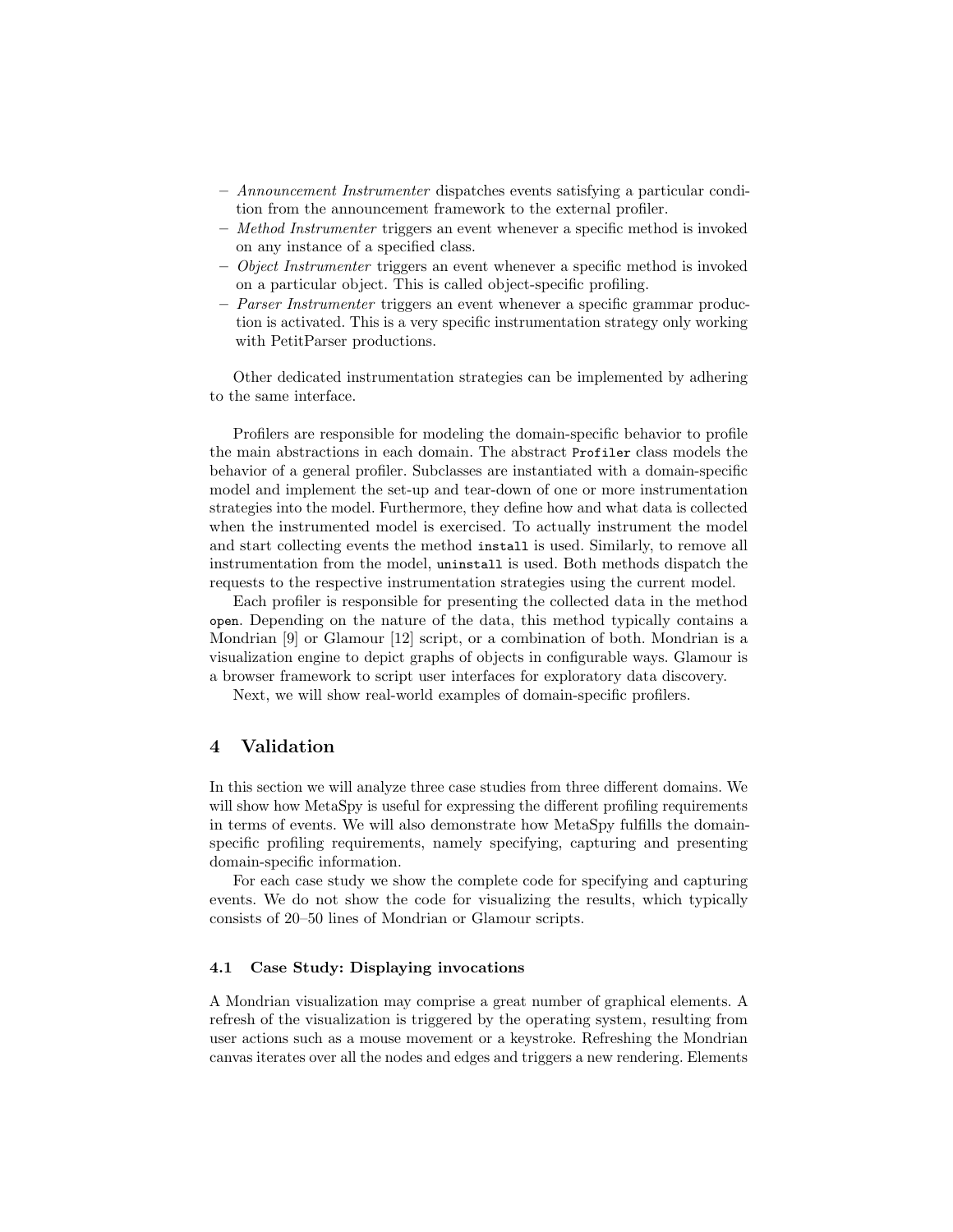that are outside the window or for which their nesting node has an active bitmap in the cache should not be rendered.

A graphical element is rendered when the method display:on: is invoked. Monitoring when these invocations occur is key to having a global view of what should be refreshed.

#### Capturing the events

The MetaSpy framework is instantiated to create the MondrianProfiler profiler.

```
Profiler subclass: #MondrianProfiler
  instanceVariableNames: 'actualCounter previousCounter'
```
MondrianProfiler defines two instance variables to monitor the evolution of the number of emitted events: actualCounter keeps track of the current number of triggered events per event type, and previousCounter the number of event types that were recorded before the previous visualization step.

```
MondrianProfiler>>initialize
  super initialize.
 actualCounter := IdentityDictionary new.
 previousCounter := IdentityDictionary new
```
The installation and instrumentation of Mondrian by MetaSpy is realized by the setUp method:

```
MondrianProfiler>>setUp
 self model root allNodes do: [ :node |
   self
      observeObject: node
      selector: #displayOn:
     do: [ :receiver :selector :arguments |
       actualCounter
          at: receiver
          put: ((actualCounter at: receiver ifAbsent: [ 0 ]) + 1) ] ]
```
All the nodes obtained from the root of the model object are "observed" by the framework. At each invocation of the displayOn: method, the block given as parameter to do: is executed with the object receiver on which displayOn: is invoked, the selector name and the argument. This block updates the number of displays for each node of the visualization.

#### Specifying the domain

The instrumentation described in the setup method is only applied to the model specified in the profiler. This model is an object which models the domain to be profiled, in this case a Mondrian visualization. The instrumentation is only applied to all nodes in this visualization. Only when these nodes receive the the message displayOn: will increment the actual counter. This object-specific behavior is possible due to the use of a reflection framework called Bifröst [\[13\]](#page-14-2).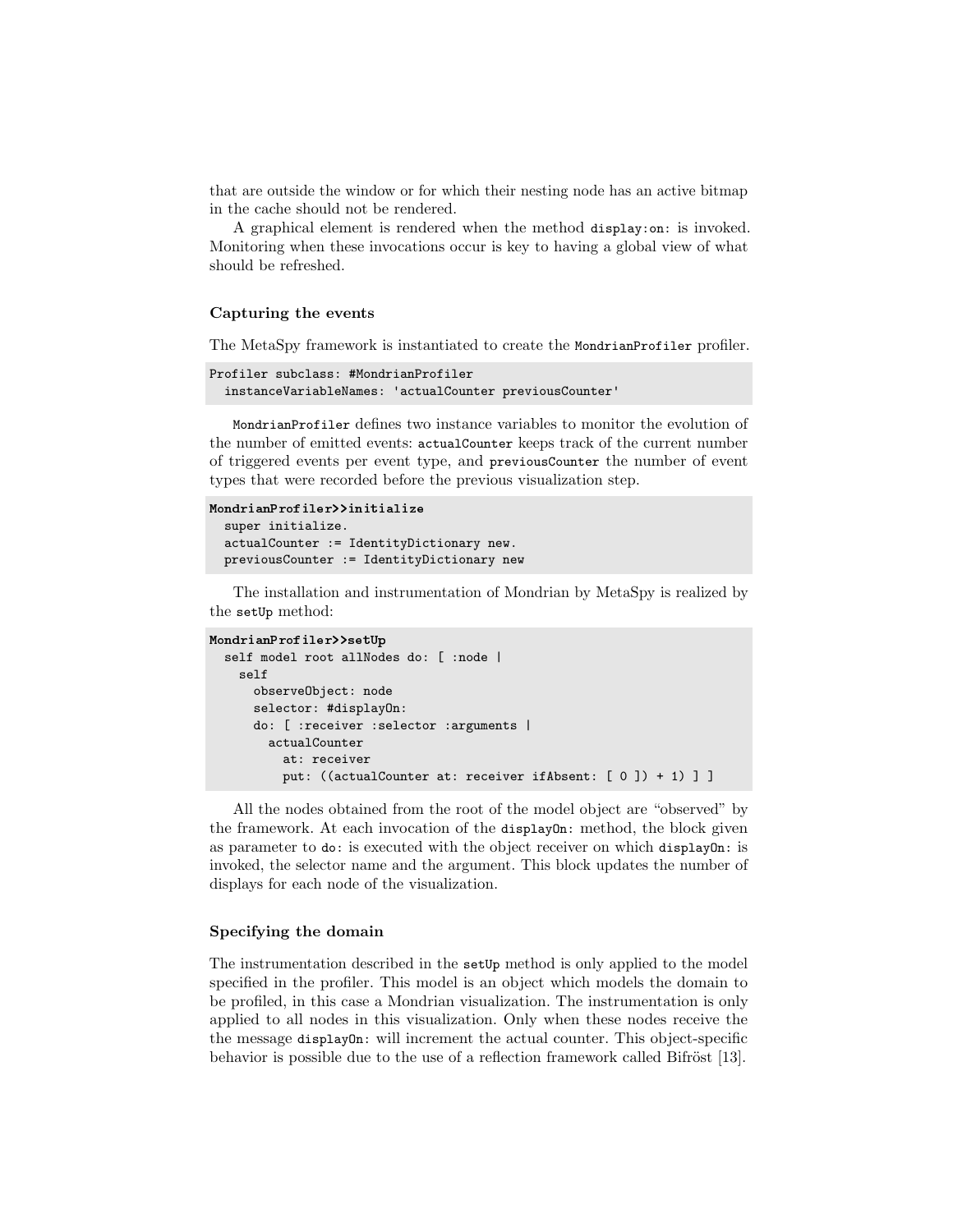#### Presenting the results

The profiling of Mondrian is visualized using Mondrian itself. The visualizeOn: method generates the visualization given in [Figure 2.](#page-7-0)



<span id="page-7-0"></span>Fig. 2. Profiling (left) the System Complexity visualization (right).

One important point of visualizeOn: is to regularly update the visualization to be able to see the evolution of the domain events over time. The profiler is uninstalled when the profiler Mondrian visualization is closed.

[Figure 2](#page-7-0) gives a screenshot of a visualization and the profiler. The right-hand side is an example of the System Complexity visualization [\[14\]](#page-14-3) of the collection class hierarchy in Pharo. The left-hand side shows the profiler applied to the visualization. The horizontal bar indicates the number of times the corresponding node has been displayed.

The profiling monitors each node of the profiled visualization. Each node is associated to a progress bar that widens upon node refresh. The profiled visualization remains interactive. Clicking and drag-and-dropping nodes refreshes the visualization, thus increasing the progress bar of the corresponding nodes. This profile helps identifying unnecessary rendering. We identified a situation in which nodes were refreshing without receiving user actions. This was perceived by the user with a sluggish rendering. Edges were constantly refreshed, even without being apparent. This problem is addressed in version 2.30 of Mondrian.

#### 4.2 Case Study: Events in OmniBrowser

OmniBrowser [\[15\]](#page-14-4) is a framework to define and compose new browsers, i.e., graphical list-oriented tools to navigate and edit elements from an arbitrary domain. In the OmniBrowser framework, a browser is described by a domain model specifying the domain elements that can be navigated and edited, and a metagraph specifying the navigation between these domain elements. Nodes in the metagraph describe states the browser is in, while edges express navigation possibilities between those states. The OmniBrowser framework then dynamically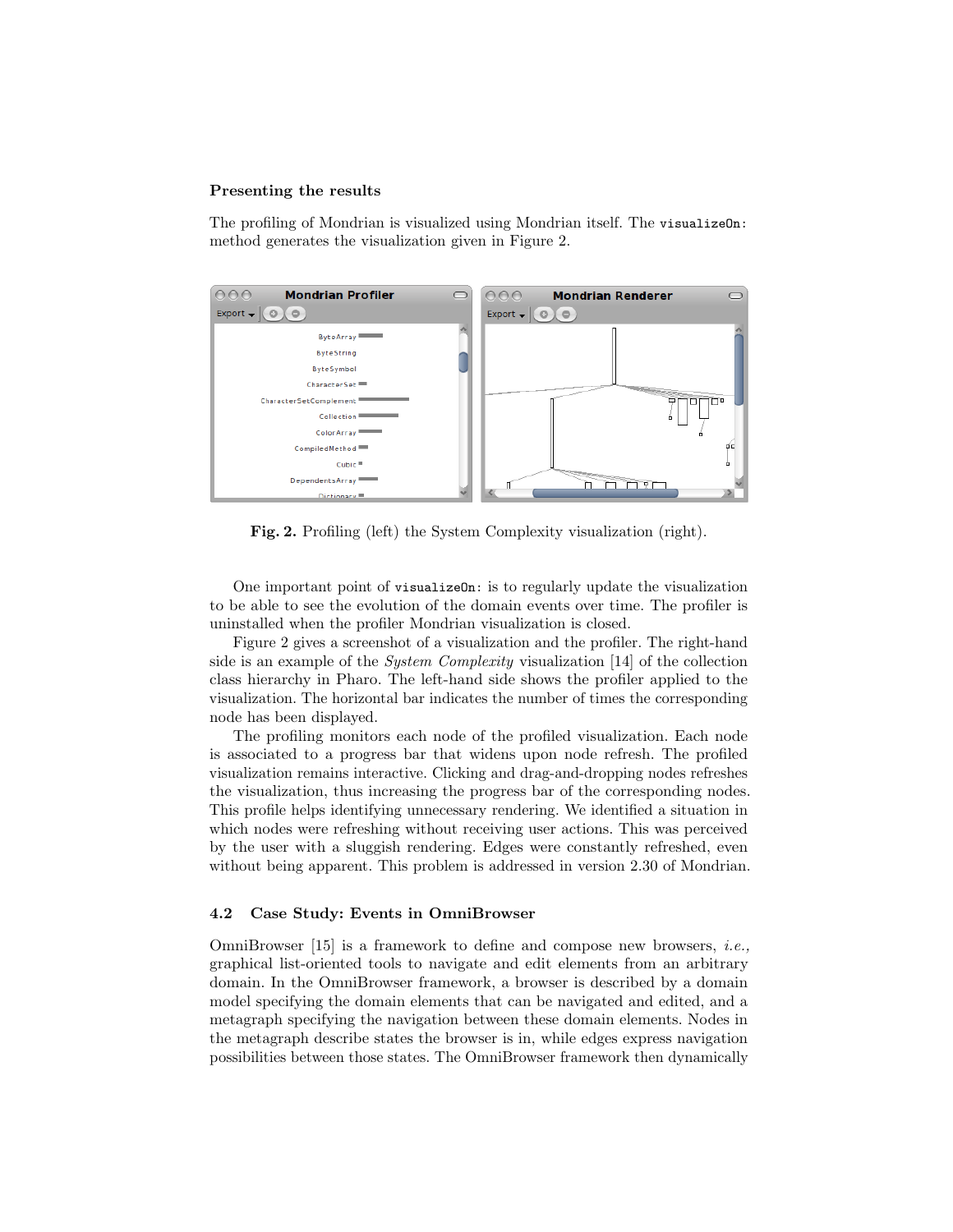composes widgets such as list menus and text panes to build an interactive browser that follows the navigation described in the metagraph.

OmniBrowser uses announcements for modeling the interaction events of the user with the IDE. A very common problem is to have certain announcements be triggered too many times for certain scenarios. This behavior impacts negatively the performance of the IDE. Moreover, in some cases odd display problems are produced which are very hard to track down.

#### Capturing the events

To profile this domain-specific case we implemented the class OmniBrowser-Profiler:

```
Profiler subclass: #OmniBrowserProfiler
  instanceVariableNames: 'actualCounter previousCounter'
```
The instrumentation in the setUp method counts how many times each announcement was triggered.

```
OmniBrowserProfiler>>setUp
 self
    observeAnnouncer: self model announcer
    do: [ :ann |
      actualCounter
       at: ann class
       put: (actualCounter at: ann class ifAbsent: [ 0 ]) + 1 ]
```


<span id="page-8-0"></span>Fig. 3. Profiling (left) an OmniBrowser instance (right).

#### Specifying the domain

We specify the entities we are interested in profiling by defining the model in the profiler. For example, we could define OBSystemBrowser browsing a specific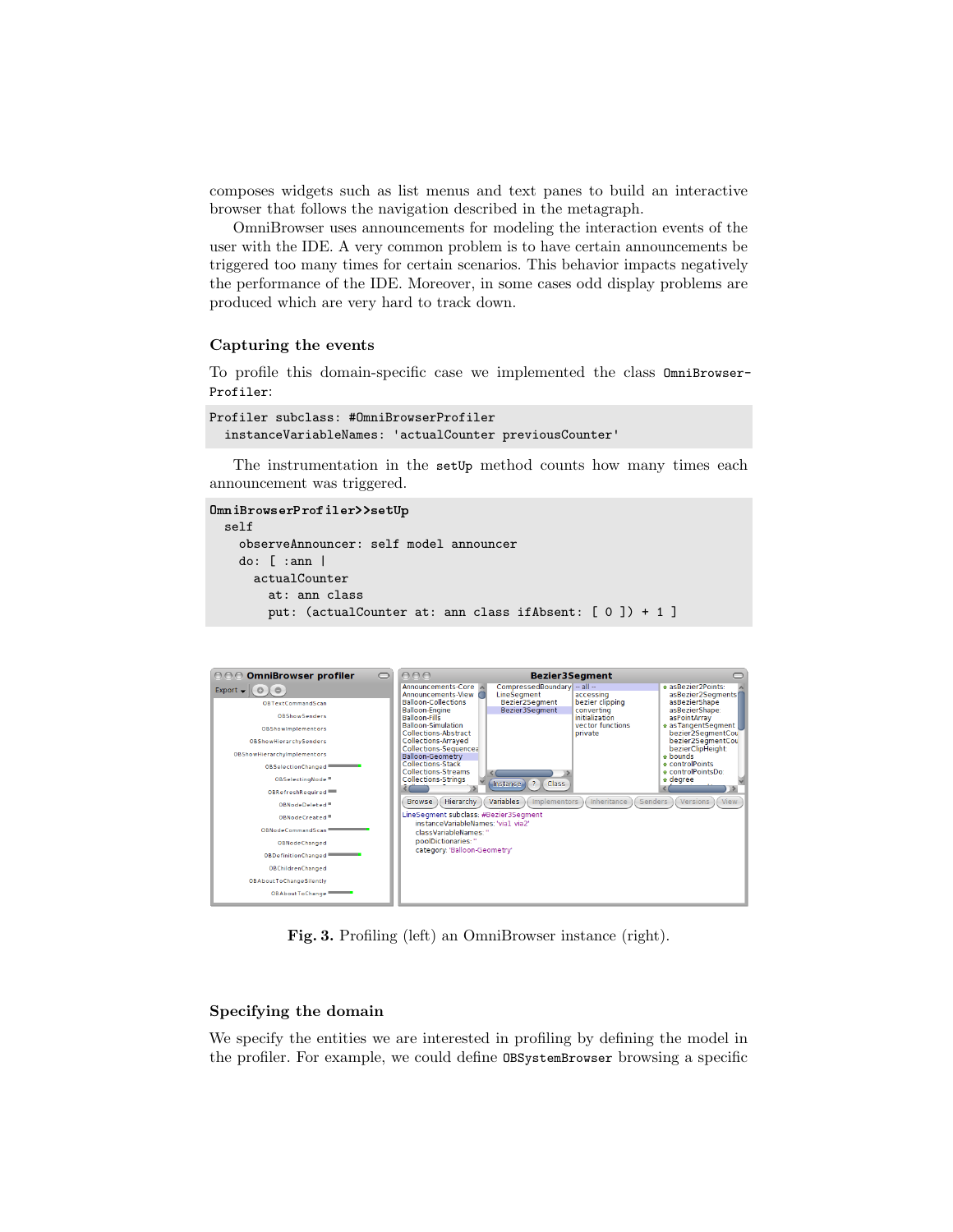class. All OmniBrowser instances have an internal collaborator named announcer which is responsible for the signaling of announcements. This is the object used by the profiler to catch the announcement events.

### Presenting the results

A Mondrian visualization was implemented to list the type and the number of announcements triggered [\(Figure 3\)](#page-8-0).

#### 4.3 Case Study: Parsing framework with PetitParser

Rigorous test suites try to ensure that each part of the grammar is covered by tests and is well-specified according to the respective language standards. Validating that each production of the grammar is covered by the tests is a difficult activity. As mentioned previously, the traditional tools of the host language work at the method and statement level and thus cannot produce meaningful results in the context of PetitParser where the grammar is modeled as a graph of objects.

### Capturing the events

With MetaSpy we can implement the grammar coverage with a few lines of code. The instrumentation happens at the level of the primitive parser objects. The method observeParser:in: wraps the parser object with a handler block that is called for each activation of the parser.

```
1 PetitParserProfiler>>setUp
2 self model allParsers do: [ :parser |
3 self observeParser: parser in: self grammar do: [
4 counter
5 at: parser
6 put: (counter at: parser ifAbsent: [ 0 ]) + 1 ] ]
```
Line 2 iterates over all primitive parser objects in the grammar. Line 3 attaches the event handler on Lines 4–6 to each parser in the model. The handler then counts the activations of each parser object when we run the test suite of the grammar.

#### Specifying the domain

The domain in this case is an instance of the grammar that we want to analyze. Such a grammar may be defined using hundreds of interconnected parser objects.

#### Presenting the results

This provides us with the necessary information to display the grammar coverage in a visualization such as that shown in [Figure 4.](#page-10-1)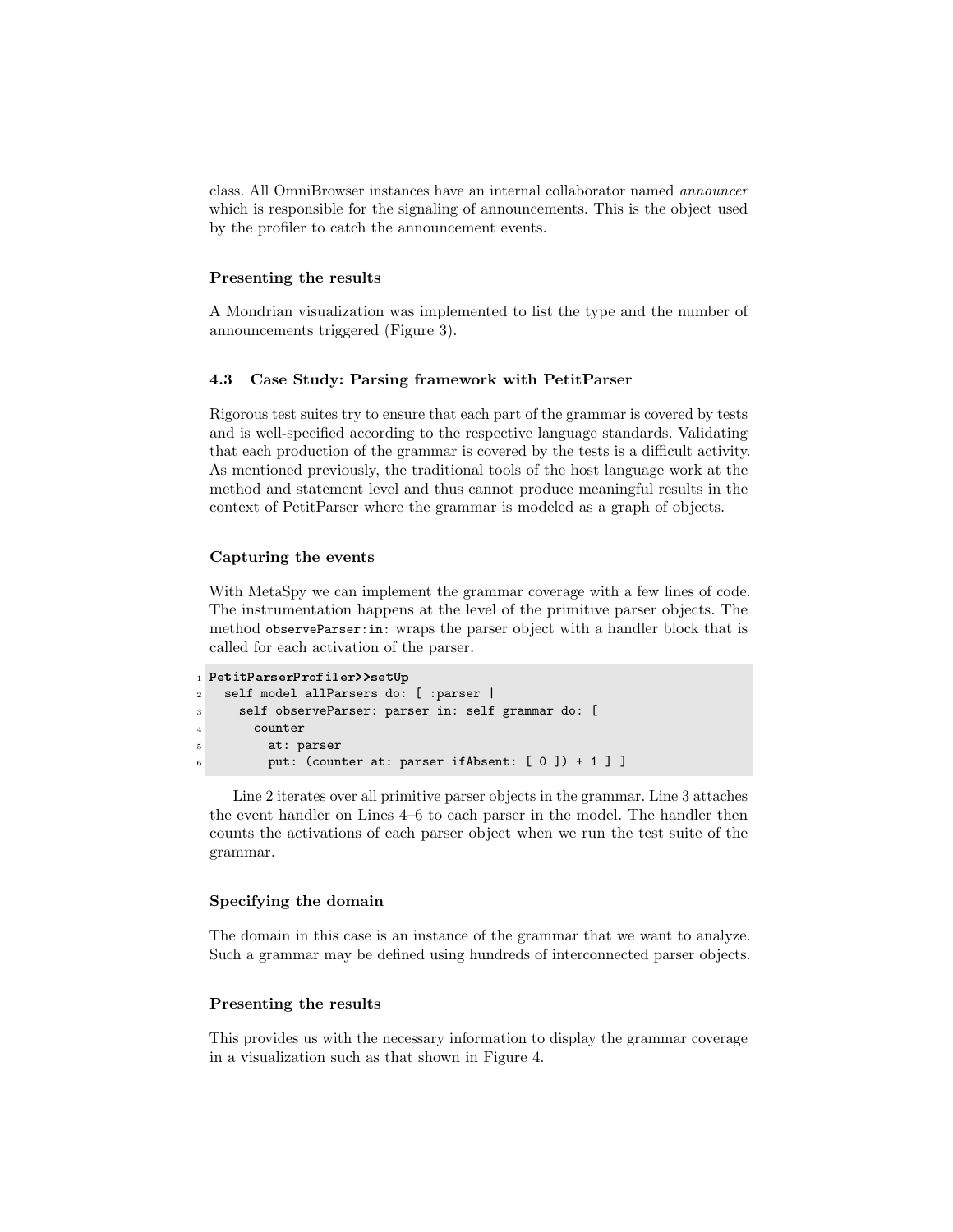

<span id="page-10-1"></span>Fig. 4. Visualization of the production coverage of an XML grammar with uncovered productions highlighted in black (left); and the same XML grammar with updated test coverage and complete production coverage (right). The size of the nodes is proportional to the number of activations when running the test suite on the grammar.

# <span id="page-10-0"></span>5 Implementing instrumentation strategies

MetaSpy has two ways of implementing an instrumentation strategies: listening to pre-existing event-based systems, or using the meta-level programming techniques of the host language to define a meta-event the strategy is interested in.

Let us consider the class AnnouncementInstrumenter, whose responsibility is to observe the generation of specific announcements.

```
AnnouncementInstrumenter>>install
 self announcer
    on: Announcement
    send: #value:
    to: self handler
```
The install method installs an instrumentation strategy object on the domain specified in the install method. In this snippet of code we can see that the strategy is hooked into the announcement system by evaluating the strategy's handler when an announcement is triggered.

However, not all profiling activities can rely on a preexisting mechanism for registering to events. In some cases, a profiler may be hooked into the base code using an existing event mechanism, for example the OmniBrowser profiler. In other cases, extending the base code with an appropriate event mechanism is simply too expensive. Because of this, we need to rely on the meta-programming facilities of the host language. These facilities are not always uniform and require ad hoc code to hook in behavior. To avoid this drawback we decided to use a framework that provides uniform meta-programming abstractions. Bifröst [\[13\]](#page-14-2) offers a model of fined-grained unanticipated dynamic structural and behavioral adaptation. Instead of providing reflective capabilities as an external mechanism, Bifröst integrates them deeply into the environment. Bifröst is a reflective system based on explicit meta-objects to improve meta-level engineering.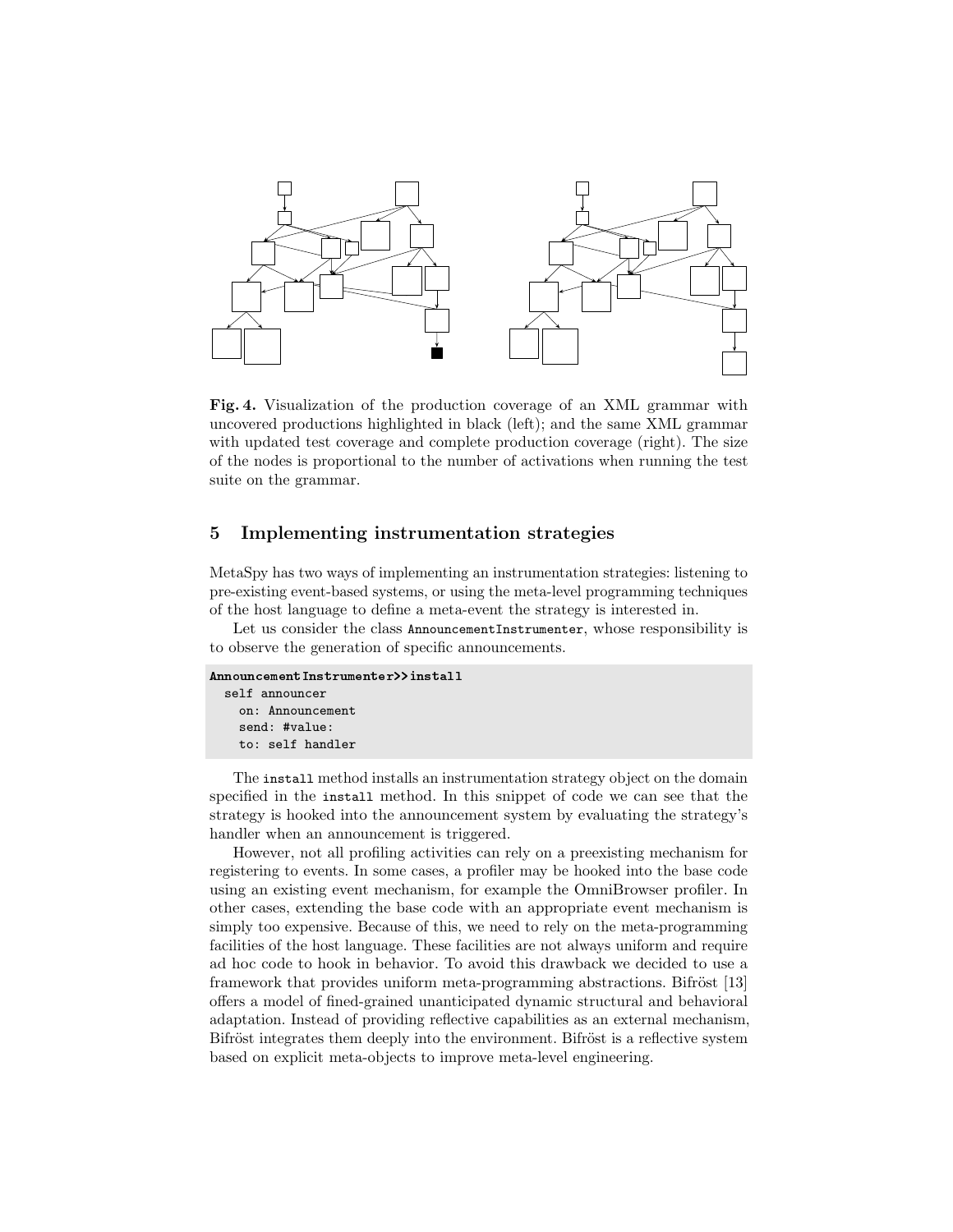Bifröst has been designed as an evolution of partial behavioral reflection for Smalltalk [\[16\]](#page-14-5), which in turn was conceived as an extension of the Reflex model [\[17\]](#page-14-6). Bifröst's meta-objects provide a structural view and a behavioral view. In the context of MetaSpy we were mainly interested in behavioral reifications. A behavioral meta-object reifying message sends was used for the message send instrumenter. A Message Received event is also provided by the behavioral meta-object. State read and write are also supported thus MetaSpy can profile these dynamic events. Bifröst meta-objects when attached to a single object are object-specific in nature, thus fulfilling an important domain-specific profiler design requirement.

Let us consider the Message Received Instrumenter, whose responsibility is to instrument when a specific object receives a specific message.

```
MessageReceivedInstrumenter>>install
  self observerMetaObject bind: self object
```

```
MessageReceivedInstrumenter>>setUp
 profilingMetaObject := BehaviorMetaObject new
    when: self selector
    isReceivedDo: self handler
```
The method install binds a meta-object to the object to be observed. The method setUp initializes the profiling meta-object with a behavioral meta-object. This meta-object evaluates the handler when a specific message is received by the profiled object. This mechanism is termed object-specific instrumentation.

Object-specific instrumentation is not trivial to achieve in class-based languages like Smalltalk and Java. Classes are deeply rooted in the language interpreter or virtual machine and performance is tweaked to rely heavily on these constructs. Moreover, most languages provide a good level of structural reflection to deal with structural elements like classes, method, statements, etc. Most languages, however, do not provide a standard mechanism to reflect on the dynamic abstractions of the language. There are typically no abstractions to intercept meta-events such as a message send, a message receive, a state read, etc.

In our implementation, the profiled application, the profiler, and the visualization engine are all written in the same language, Pharo, and run on the same virtual machine. Nothing in our approach prevent from decoupling these components and having them written in a different language or running remotely. This is actually what often happen with the profilers and debuggers running on the Java virtual machine  $(e.g., \text{ Java debugging interface}^6)$  $(e.g., \text{ Java debugging interface}^6)$  $(e.g., \text{ Java debugging interface}^6)$ .

# <span id="page-11-0"></span>6 Micro-benchmark

Profiling always impacts the performance of the application being analyzed. We have performed a micro-benchmark to assess the maximal performance impact of MetaSpy. We assume that the behavior required to fulfill the profiling requirements is constant to any instrumentation strategy.

<span id="page-11-1"></span> $^6$  <http://download.oracle.com/javase/1.5.0/docs/guide/jpda/jvmdi-spec.html>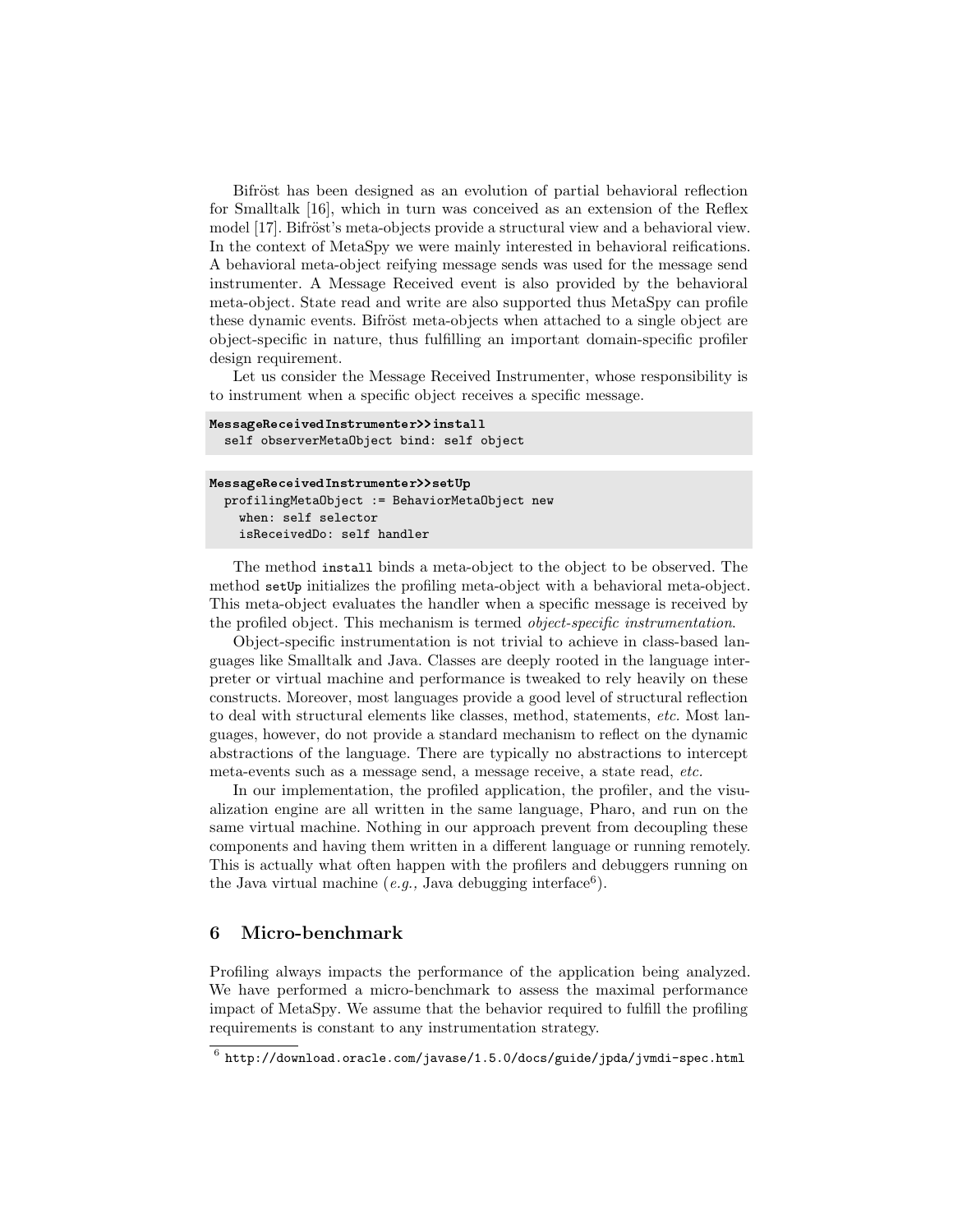We analyze the impact of MetaSpy on both profiling uses cases. All benchmarks were performed on an Apple MacBook Pro, 2.8 GHz Intel Core i7 in Pharo 1.1.1 with the jitted Cog VM.

Registering instrumentation strategies to a preexisting event-based system depends heavily on the the system used and how it is used.

Using meta-level programming techniques on a runtime system can have a significant performance impact. Consider a benchmark in which a test method is being invoked one million times from within a loop. We measure the execution time of the benchmark with Bifröst reifying the  $10^6$  method activations of the test method. This shows that in the reflective case the code runs about 35 times slower than in the reified one. However, for a real-world application with only few reifications the performance impact is significantly lower. Bifrost's meta-objects provide a way of adapting selected objects thus allowing reflection to be applied within a fine-grained scope only. This provides a natural way of controlling the performance impact of reflective changes.

Let us consider the Mondrian use case presented in [Section 2.1.](#page-1-0) The main source of performance degradation is from the execution of the method displayOn: and thus whenever a node gets redisplayed. We developed a benchmark where the user interaction with the Mondrian easel is simulated to avoid human delay pollution in the exercise. In this benchmark we redraw one thousand times the nodes in the Mondrian visualization. This implies that the method displayOn: is called extensively. The results showed that the profiler-oriented instrumentation produces on average a 20% performance impact. The user of this Mondrian visualization can hardly detect the delay in the drawing process. Note that our implementation has not been aggressively optimized. It has been shown [\[18\]](#page-14-7) that combining instrumentation and sampling profiling leaded to accurate profiles (93– 98% overlap with a perfect profile) with low overhead (3–6%). The profilers we presented in this paper are likely to benefit from such instrumentation sampling.

# <span id="page-12-0"></span>7 Conclusions and future work

Our contributions are the following:

- 1. We demonstrated the need for domain-specific profilers. We argued that traditional profilers are concerned with source code only and are inadequate for profiling domain-specific concerns. We demonstrated this drawback with two use cases.
- 2. We formulated the requirements domain-specific profilers must fulfill: specifying the domain, capturing domain related events and presenting the necessary information.
- 3. We presented MetaSpy, a framework for defining domain-specific profilers. We also presented three real-world case-studies showing how MetaSpy fulfills the domain-specific profiler requirements.

As future work we plan to:

– Provide ready-made and pluggable visualizations that can be used by new domain-specific profilers. We plan to use Glamour to build these visualizations.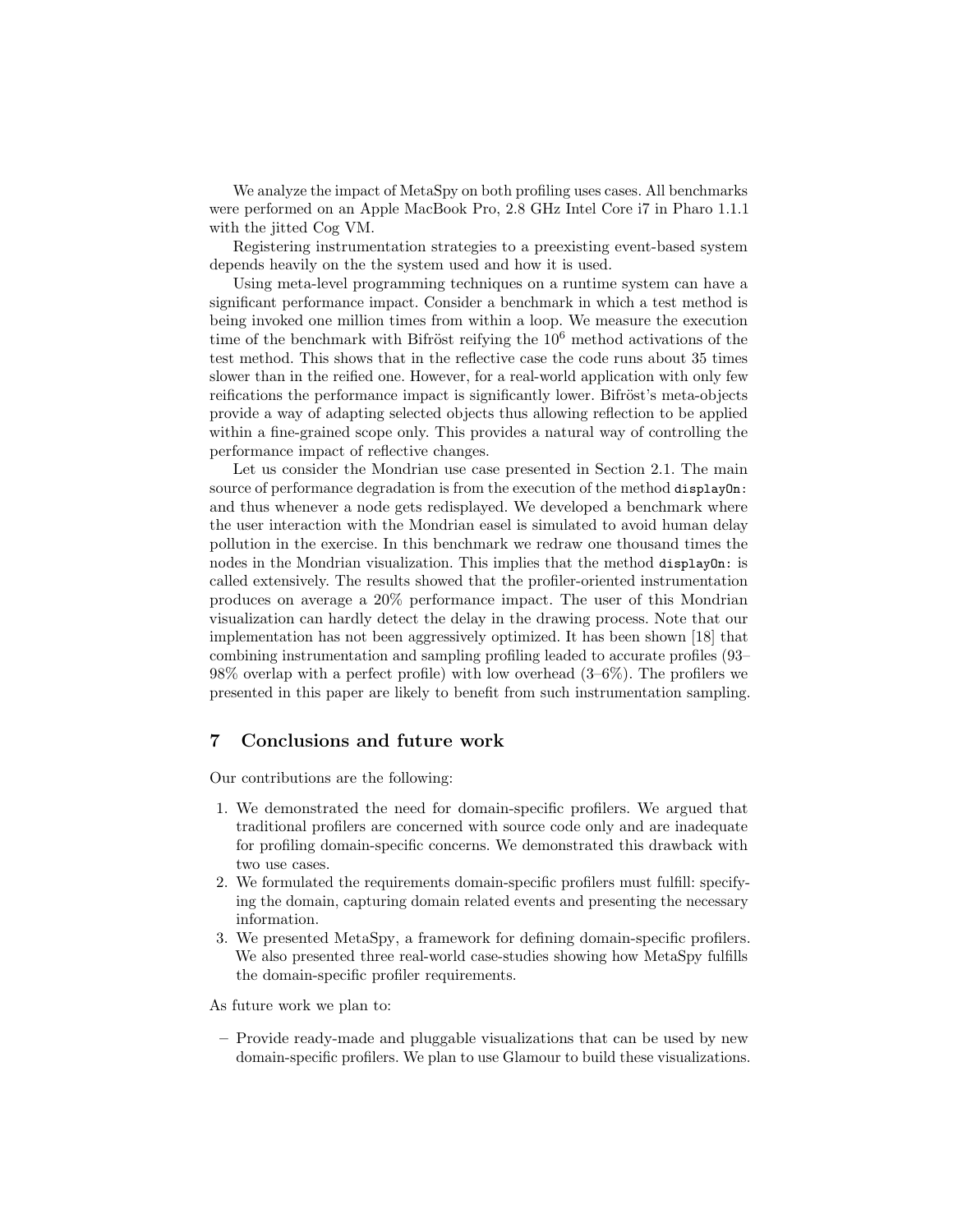- Apply MetaSpy in the context of large meta-models, such as the FAMIX meta-model in Moose and the Magritte meta-model in Pier.
- Provide additional ready-made event types that enhance the expressibility of new profilers.
- Profiler scoping is of key importance to obtain adequate information. We plan to enhance the scoping mechanism to be able to dynamically attach events to groups of objects.

### Acknowledgments

We gratefully acknowledge the financial support of the Swiss National Science Foundation for the project "Synchronizing Models and Code" (SNF Project No. 200020-131827, Oct. 2010 – Sept. 2012). We also like to thank Toon Verwaest for his feedback on earlier drafts of this paper.

### References

- <span id="page-13-0"></span>1. Visser, E.: Program transformation with Stratego/XT: Rules, strategies, tools, and systems in StrategoXT-0.9. In Lengauer, C., et al., eds.: Domain-Specific Program Generation. Volume 3016 of Lecture Notes in Computer Science. Spinger-Verlag (June 2004) 216–238
- <span id="page-13-1"></span>2. Tisi, M., Cabot, J., Jouault, F.: Improving higher-order transformations support in atl. In: Proceedings of the Third international conference on Theory and practice of model transformations. ICMT'10, Berlin, Heidelberg, Springer-Verlag (2010) 215–229
- <span id="page-13-2"></span>3. Renggli, L., Ducasse, S., Gˆırba, T., Nierstrasz, O.: Domain-specific program checking. In Vitek, J., ed.: Proceedings of the 48th International Conference on Objects, Models, Components and Patterns (TOOLS'10). Volume 6141 of LNCS., Springer-Verlag (2010) 213–232
- <span id="page-13-3"></span>4. Renggli, L., Gîrba, T., Nierstrasz, O.: Embedding languages without breaking tools. In D'Hondt, T., ed.: ECOOP'10: Proceedings of the 24th European Conference on Object-Oriented Programming. Volume 6183 of LNCS., Maribor, Slovenia, Springer-Verlag (2010) 380–404
- <span id="page-13-4"></span>5. Deursen, A., Klint, P., Visser, J.: Domain-specific languages: An annotated bibliography. ACM SIGPLAN Notices 35(6) (June 2000) 26–36
- <span id="page-13-5"></span>6. Cuadrado, J.S., Molina, J.G.: A model-based approach to families of embedded domain specific languages. IEEE Transactions on Software Engineering 99(1) (2009)
- <span id="page-13-6"></span>7. Freeman, S., Pryce, N.: Evolving an embedded domain-specific language in Java. In: OOPSLA'06: Companion to the 21st Symposium on Object-Oriented Programming Systems, Languages, and Applications, Portland, OR, USA, ACM (2006) 855–865
- <span id="page-13-7"></span>8. Kabanov, J., Raudjärv, R.: Embedded typesafe domain specific languages for Java. In: PPPJ'08: Proceedings of the 6th International Symposium on Principles and Practice of Programming in Java, Modena, Italy, ACM (2008) 189–197
- <span id="page-13-8"></span>9. Meyer, M., Gîrba, T., Lungu, M.: Mondrian: An agile visualization framework. In: ACM Symposium on Software Visualization (SoftVis'06), New York, NY, USA, ACM Press (2006) 135–144
- <span id="page-13-9"></span>10. Gupta, A., Hwu, W.M.W.: Xprof: profiling the execution of X Window programs. In: Proceedings of the 1992 ACM SIGMETRICS joint international conference on Measurement and modeling of computer systems. SIGMETRICS '92/PERFORMANCE '92, New York, NY, USA, ACM (1992) 253–254